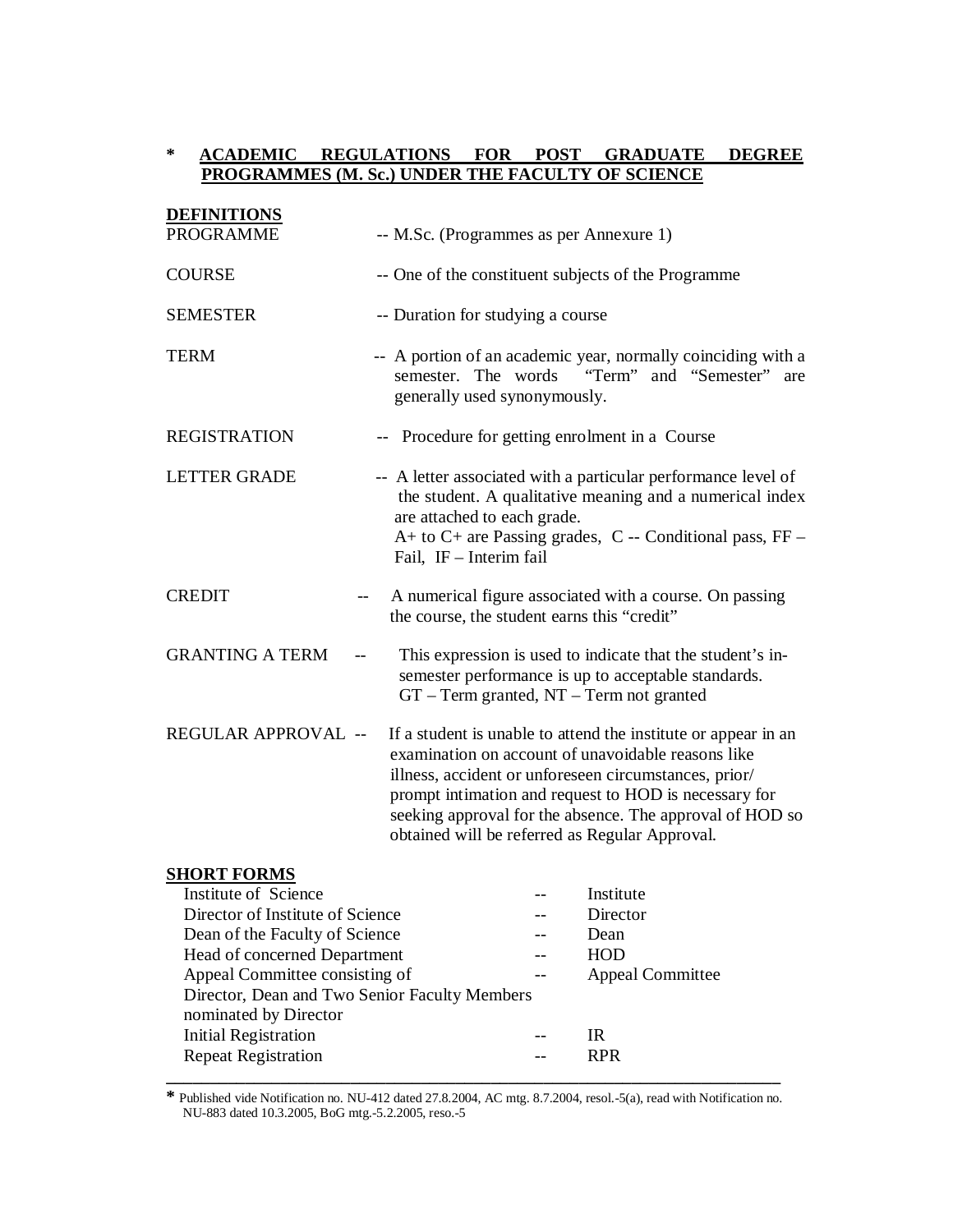| ${}^{1}RL$                          | <b>Repeat Registration for LPW</b>                             |
|-------------------------------------|----------------------------------------------------------------|
| $1$ RS                              | Repeat Registration for Studying all<br>components of a course |
| <b>Term Not Granted</b>             | NT                                                             |
| <sup>1</sup> NTP & NTC Deleted      |                                                                |
| Re - examination Registration       | <b>RER</b>                                                     |
| ${}^{1}$ REC                        | $Re -$ examination registration for $CE$                       |
|                                     | component of a course                                          |
| <sup>1</sup> RES                    | $Re -$ examination registration for SEE                        |
|                                     | component of a course                                          |
| $^1$ CE                             | <b>Continuous Evaluation</b>                                   |
| Laboratory/Project work             | LPW                                                            |
| Semester end examination            | <b>SEE</b>                                                     |
| R. Science. (PG)                    | R.                                                             |
| <sup>1</sup> M.S.E & B.S. E Deleted |                                                                |

# **#R. SCIENCE (PG) 1. PROGRAMMES - Annexure 1#**

The Post Graduate Degree Programmes in Science, leading to the degree of Master of Biotechnology, Biochemistry and **<sup>2</sup>** Microbiology are offered by Nirma University. All Programmes are full time, of two years duration and are approved by Nirma University, under the faculty of science - Life Sciences. The Programmes offered are listed in Annexure 1<sup>#</sup>.

Intake : To be decided by the Academic Council from time to time.

## **R.SCIENCE. (PG) 2A. ELIGIBILITY FOR ADMISSION**

A student seeking admission to any Programme must fulfill the following criteria:

<sup>3</sup>He should have passed the qualifying examination of Bachelor of Science from a recognized university with minimum 50% marks (or equivalent cumulative grade point index),

OR

**<sup>3</sup>**The eligibility criteria should be Bachelors degree under 10+2+3**/**4/5*,* pattern of education in Chemistry, Biochemistry, Botany, Zoology, Microbiology, Life Sciences, Environmental Sciences, Bio-technology, Agricultural, Veterinary, Fishery & Dairy Sciences, Pharmacy, Medicine (MBBS), BDS, Bioinformatics, Genetics, Medical Laboratory Technology, BHMS*,* BAMS, B.Tech./ B.E. Biotechnology, Physiotherapy and Bio-medical Engineering *with at least 50% marks* as aggregate of all the semesters / years

## OR

<sup>3</sup> He should have passed any other qualifying degree/diploma examination considered as equivalent by Nirma University (with minimum 50% marks or equivalent CPI).

**<sup>2</sup>** Amended by addition vide noti No. NU-173 dated 9.4.2009, BoG mtg-27.3.09, resol-5(a)

**<sup>1</sup>** Amended by substitution & deletion vide noti No. NU-28 dated 20.04.2012, BoG mtg-30.03.12, resol-5(G)

<sup>&</sup>lt;sup>3</sup> Amended by addition/substitution vide noti No. NU-35 dated 20.04.2013, BoG mtg-30.3.13, resol-5(C)(i)

**<sup>#</sup>** Amendments in the list of programmes are shown in Annexure - 1.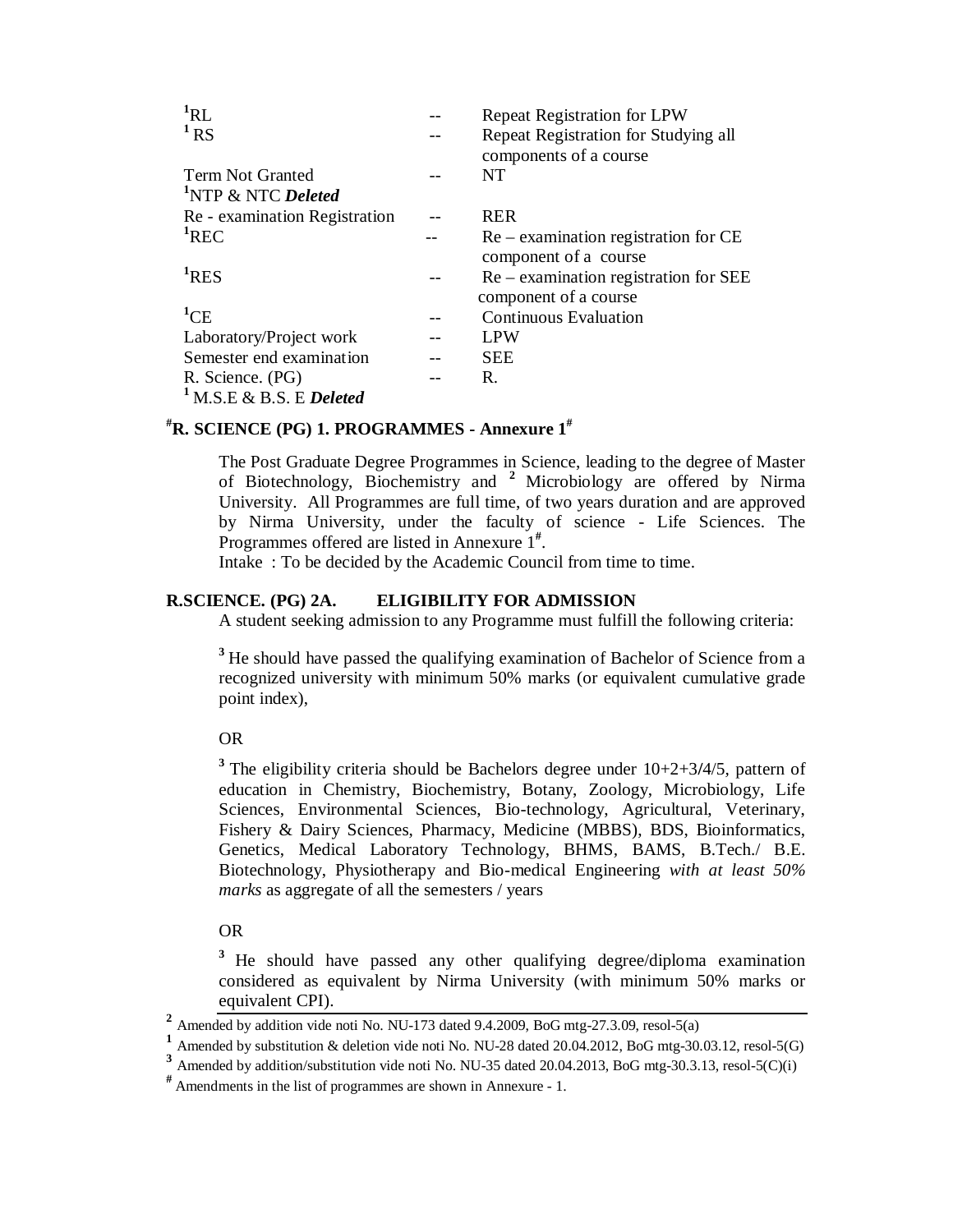## **2B. DETERMINATION OF MERIT OF ADMISSION**

- 1. Admission shall be given on merit by adopting one of the following methods as decided by the Academic Council.
- (a) Marks obtained in Qualifying Examination.

#### OR

(b) The ENTRANCE TEST conducted by the NIRMA UNIVERSITY. OR

(c) Marks obtained in Entrance Test and qualifying examination, weightage of which shall be decided by the Academic Council.

#### OR

(d) Any other method to be decided by the Academic Council.

## **R.SCIENCE (PG) 3. CATEGORIES OF COURSES**

The following categories of courses are offered in the programmes.

## **3.1** CREDIT COURSES

These are compulsory courses. They are included in the schedules of various semesters. Credits earned for these courses will be considered for evaluating the academic performance levels of the student.

## **3.2** SUPPLEMENTARY COURSES

These courses will be offered as and when necessary. They are compulsory courses. They are not included in the schedules of the semesters but are shown as additional courses, wherever applicable.

No credits are assigned to these courses. However performance in these courses will be considered while deciding continuation of the student in the Programme or his registration in higher semester.

NOTE: Hereafter, the Credit Courses will be referred to simply as "courses". Supplementary courses will be specifically mentioned as such.

## **R.SCIENCE (PG) 4. COMPONENTS OF A COURSE**

The academic schedule of the courses may consist of one or more of the following components with their respective scope as described.

- LECTURES (LECT) Teaching learning processes conducted in real and virtual class rooms with various multi media aids.
- TERM ASSIGNMENTS (TA)- Supplementary to classroom teaching. It consists of one or more of the following teaching strategies. Each strategy will form a UNIT.

Self study exercises/quizzes/tests/objective questions/viva term paper, case study analysis, seminars etc.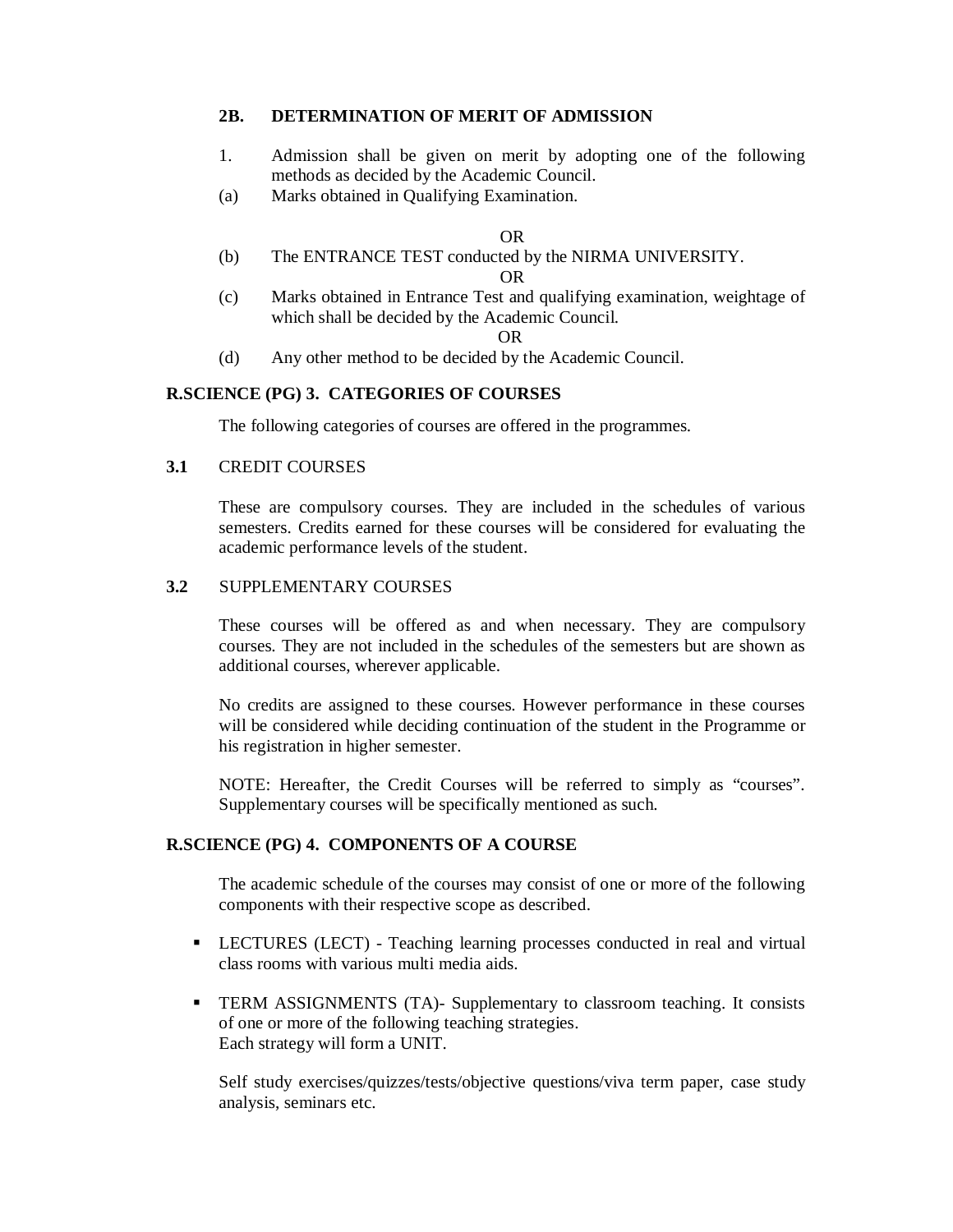LABORATORY WORK / PROJECT WORK (LPW) -This component consists of one or more of the following practical exercises / projects.

Each set of practical exercises / project will form a UNIT. Laboratory experiments and their reports. Viva, Synopsis, Seminar, industrial / professional training, analysis, design, research problems, Thesis work etc.

## **<sup>1</sup>R.SCIENCE (PG) 5. EXAMINATIONS**

For assessment of the course, Examination/s are prescribed for each component. These examinations are as follows.

| <b>LECTURES</b>                    | $-$ <sup>1</sup> Semester End Examination (SEE)                                                    |
|------------------------------------|----------------------------------------------------------------------------------------------------|
| <sup>1</sup> Continuous Evaluation | -- CE examination CE may include written<br>examination/s and Term Assignments (TA)<br>Examination |

LABORATORY/PROJECT WORK -- LPW examination

## **R. SCIENCE (PG) 6. COURSE COORDINATOR, ADVISOR**

The Dean will appoint faculty members for the following designations. The main functions of each designation are also mentioned.

COURSE COORDINATOR (to be appointed for each course) **–** to coordinate all matters related to the conduct and assessment of a course.

FACULTY ADVISOR (to be appointed for each semester) – to look after all matters, at the department level, regarding Registrations and Re-registrations of courses and also to provide guidance and counseling to students regarding these issues.

## **R. SCIENCE (PG) 7. TEACHING SCHEME -- Annexure 2**

The teaching scheme for the course as a whole will be referred simply as Teaching Scheme.

The teaching scheme of the Units of TA and LPW will be referred as Supplementary Teaching Scheme.

The courses offered in each programme (semester- wise) and their teaching schemes are given in the Semester schedules (Annexure 2). The schemes show the various courses, distribution of teaching hours, course component/s, examinations, component weights and credits allotted to each course.

In certain Programmes, the teaching scheme will include, if necessary, summer vacation training in industry / professional / research organizations.

**<sup>1</sup>** Amended by substitution vide noti No. NU-28 dated 20.04.2012, BoG mtg-30.03.12, resol-5(G)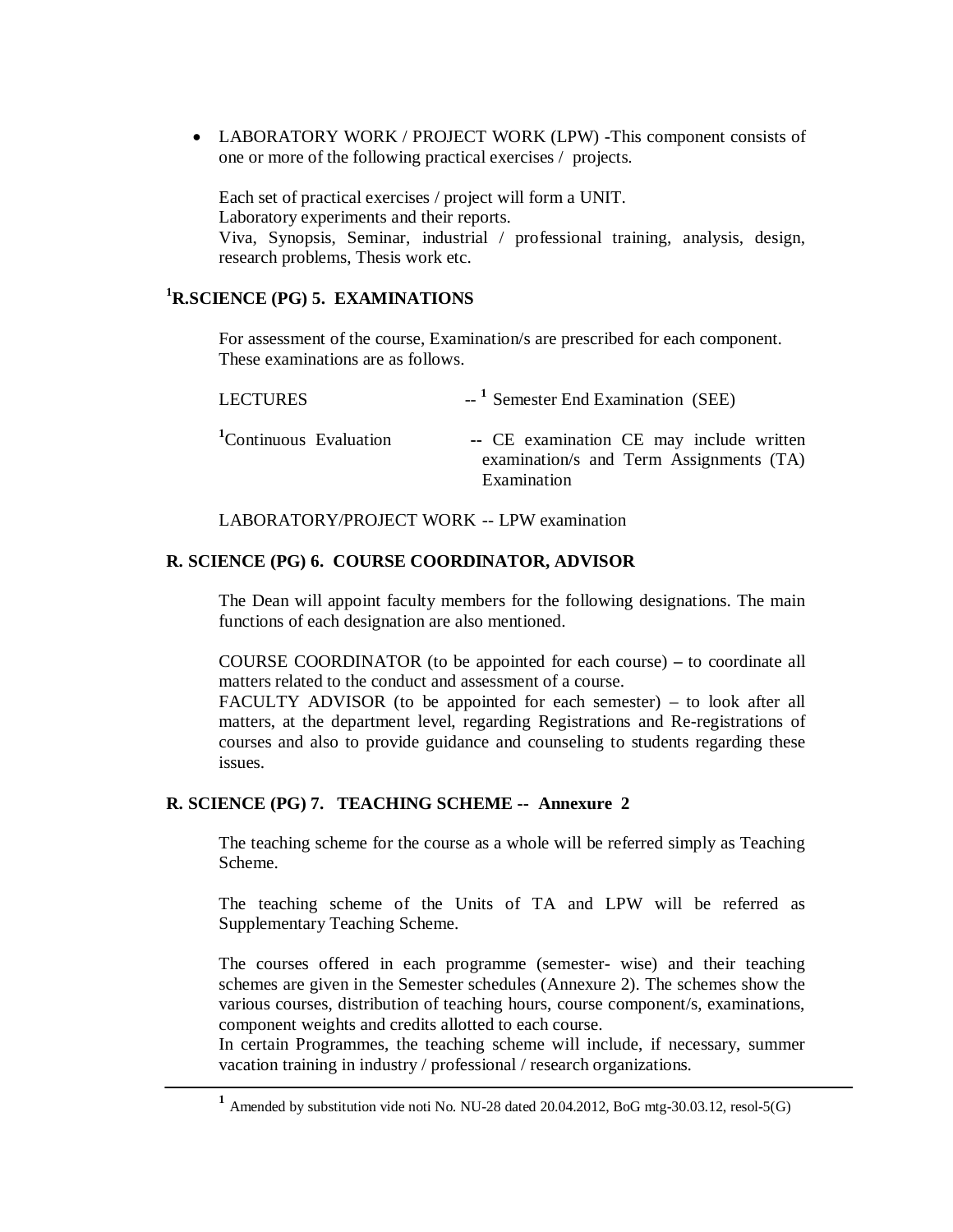The Supplementary Teaching Schemes of various Units of TA and LPW together with their *inter se* weights, (within the overall weights of TA and LPW), shall be formulated by the course coordinator in consultation with HOD. These schemes will be approved by the Dean, Faculty of Science before being notified to the students in the beginning of each semester.

## **R.SCIENCE (PG) 8. SEMESTER AND TERM**

 Normally courses will be offered semester-wise as given in the teaching scheme. However the institute may offer certain course/s of a semester in both terms of an academic year in order to help students to pursue their study more expeditiously.

## **<sup>1</sup>R. SCIENCE (PG) 9. REGISTRATION IN COURSES**

- 9.1 There will be **<sup>1</sup>** five categories of Registrations. All **<sup>1</sup>** five categories will be collectively referred to simply as Registration. Individual categories will be referred to by their symbols.
- 9.2 All Registrations, wherever applicable, will be subject to availability of courses.
- 9.3 Registration will be done course-wise.
- 9.4 CATEGORIES OF REGISTRATION
- 9.4.1 The <sup>1</sup> Five categories of Registration are:

IR- Initial registration,

RPR – Repeat registration with two sub categories **<sup>1</sup>**RL (Repeat registration for studying LPW component of a course) and **<sup>1</sup>**RS (Repeat registration for studying all components of a course)

RER – Re-examination registration <sup>1</sup>with two sub categories REC (Re examination registration of **<sup>1</sup>**CE component of a course) and RES (Re examination registration of SEE component of a course.)

- 9.4.2 Initial Registration (IR) **-** In order to study a course for the first time, the student will register under the IR category. This will imply regular attendance for study of all components of that course and appearing at all examinations thereof. IR registrations for courses of a semester are to be done for ALL courses of that semester as shown in the teaching scheme; IR registration will not be permitted for lesser number of courses. The student who so registers (IR) for all courses of a semester will be considered as having been registered in that semester.
- 9.4.3 Repeat Registration (**<sup>1</sup>**RS)

The student whose Term is not granted for any registered course( R.12 ) will have to repeat the study of that course. He will have to seek fresh registration for this purpose. The category of such registration will be as follows :

| Term not granted                                                            | Registration                                                                          |  |
|-----------------------------------------------------------------------------|---------------------------------------------------------------------------------------|--|
| Category                                                                    | Category                                                                              |  |
|                                                                             |                                                                                       |  |
| $\mathbf{1}_{\mathrm{NT}}$                                                  | $R_{\rm R}$                                                                           |  |
|                                                                             | <b>RS</b> - This category will imply regular attendance to study all components (i.e. |  |
| LECT, CE, LPW/*PW as applicable) and appearing at all examinations thereof. |                                                                                       |  |

**<sup>1</sup>** Amended by substitution vide noti No. NU-28 dated 20.04.2012, BoG mtg-30.03.12, resol-5(G)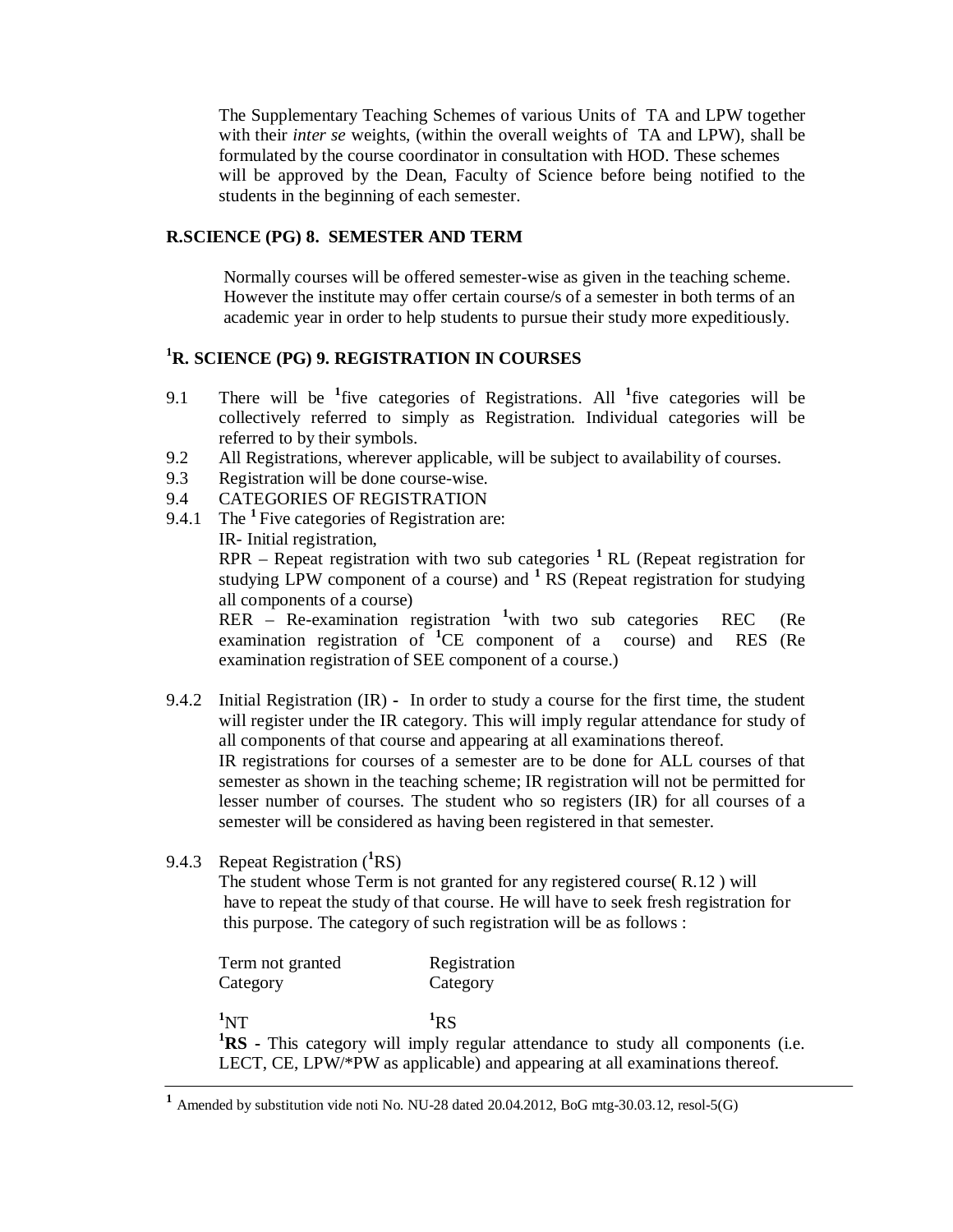- 9.4.4 RE-Registration (RER) **–** This registration is necessary for appearing again in a particular examination of a course. It will not involve regular attendance for studying that course.
- 9.4.5 RPR Registration **-** This term will be used wherever necessary to include registrations of both categories **<sup>1</sup>**RL and **<sup>1</sup>**RS.

## 9.5 APPROVAL OF REGISTRATION

Every student must apply in the prescribed form for registrations, as applicable. The decision on the student's request will be based on the availability of courses and applicable Regulations. The Director will issue appropriate orders for processing the application, including scrutiny, verification and final orders.

## 9.6 SIMULTANEOUS REGISTRATION IN DIFFERENT CATEGORIES

- 9.6.1 Semesters will be registered in chronological order.
- 9.6.2 A student will not be permitted to register (IR) in the next higher semester if the total number of **<sup>1</sup>**courses with RER and or RPR as applicable in his case exceeds Three.
- 9.6.3 The student who becomes eligible for IR registration in a higher semester must first register for all RER and RPR registrations as applicable in his case.
- 9.6.4 The student who is not eligible to register in a higher semester in any term must register, in that term, for all RER and RPR registrations applicable in his case.

## **R. SCIENCE (PG) 10. GRADES**

### PERFORMANCE LEVELS

 The Performance level of the student in any examination will be adjudged in terms of the letter grades given in Table 1.

| Table 1                     |                         |                    |
|-----------------------------|-------------------------|--------------------|
| Grade                       | Qualitative             | Equivalent         |
|                             | Meaning                 | <b>Grade Point</b> |
|                             |                         |                    |
| (G)                         | (GQ)                    | (g)                |
|                             |                         |                    |
| $A+$                        | Excellent               | 10                 |
| A                           | Creditable              | 9                  |
| $B+$                        | Very Good               | 8                  |
| B                           | Good                    |                    |
| $C+$                        | Satisfactory            | 6                  |
| $\mathcal{C}_{\mathcal{C}}$ | <b>Conditional Pass</b> | 5                  |
| FF                          | Fail                    |                    |
| IF                          | Interim Fail            |                    |
|                             |                         |                    |

## **R. SCIENCE (PG) 11. SCOPE OF EXAMINATIONS AND ASSESSMENT**

In order to pass a course, the students will have to pass all examinations of that course. The scope of the examinations and the method of assessment will be as follows.

**<sup>1</sup>** Amended by substitution vide noti No. NU-28 dated 20.04.2012, BoG mtg-30.03.12, resol-5(G)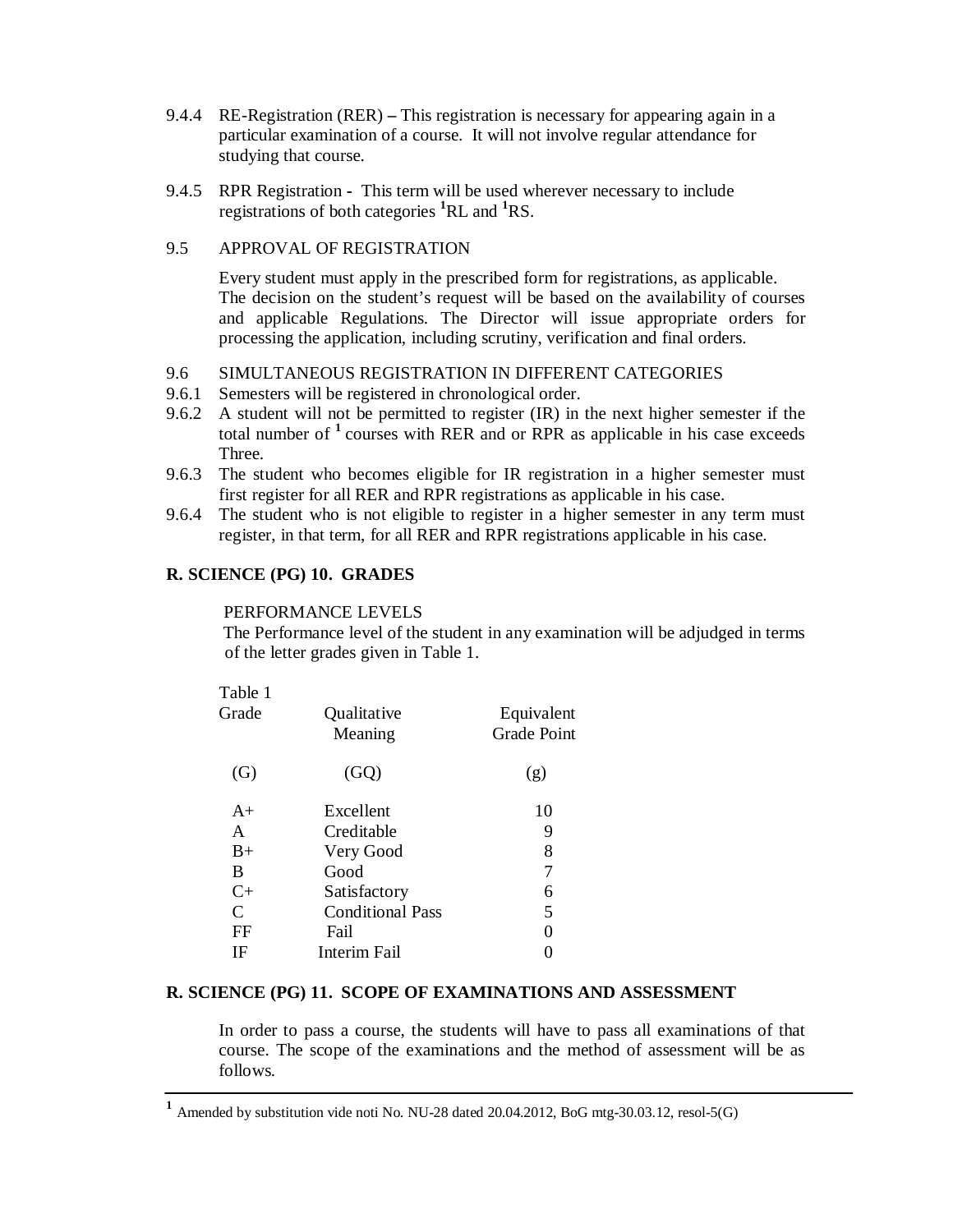- **11.1** In all mark based assessment, the overall percentage marks, if fractional, will be rounded off to the next higher integer value.
- <sup>1</sup>**11.2** <sup>1</sup>CE EXAMINATION (IR and RPR registration )

All exercises in <sup>1</sup>CE will be continuously assessed during the semester and given marks. Oral examination will be included in the assessment at all possible stages. The total marks of all Units of **<sup>1</sup>**CE will be aggregated based on their *inter se*  weights to give the overall percentage of marks in the **<sup>1</sup>**CE examination.

<sup>1</sup>If the student fails in CE examination, the student will not be permitted to appear in SEE of that course and the student will have to seek fresh registration as REC in subsequent semester, if the student is otherwise eligible.

**1 11.3** LPW EXAMINATION (IR and **<sup>1</sup>**RL/RS)

All assignments in Laboratory / Practical Work will be continuously / periodically assessed (as applicable) during the semester. In addition there will be an Examination for overall assessment at the end of the semester. Oral examination will be included in the assessment at all possible stages. Each assessment will be given marks. The total marks of all Units of LPW will be aggregated based on their *inter se* weights to give the overall percentage of marks in the LPW examination.

The course coordinator will notify the procedure for assessment, review, viva voce etc to the students in advance.

<sup>1</sup>If the student fails in LPW examination, the student will not be permitted to appear in SEE of that course and the student will have to seek fresh registration. as RL in subsequent semester, if the student fulfills the condition of granting the term  $(R-12)$ "

**11.4 1** (M.S.E/B.S.E) deleted

#### **11.5** SEMESTER END EXAMINATION (SEE) (IR and RPR)

The expression "Semester end examination" refers to the written examination of a course taken at the end of a semester. This will cover the full syllabus.

The assessment will be mark based as per normal practice in written examinations.

## **11.6** SCHEDULES OF SEE

SEEs of all courses of the programme, as per the teaching scheme, will be held at the end of both terms.

**11.7** Absence in any examination with or without Regular Approval will be assigned Zero mark.

**<sup>1</sup>** Amended by substitution & deletion vide noti No. NU-28 dated 20.04.2012, BoG mtg-30.03.12, resol-5(G)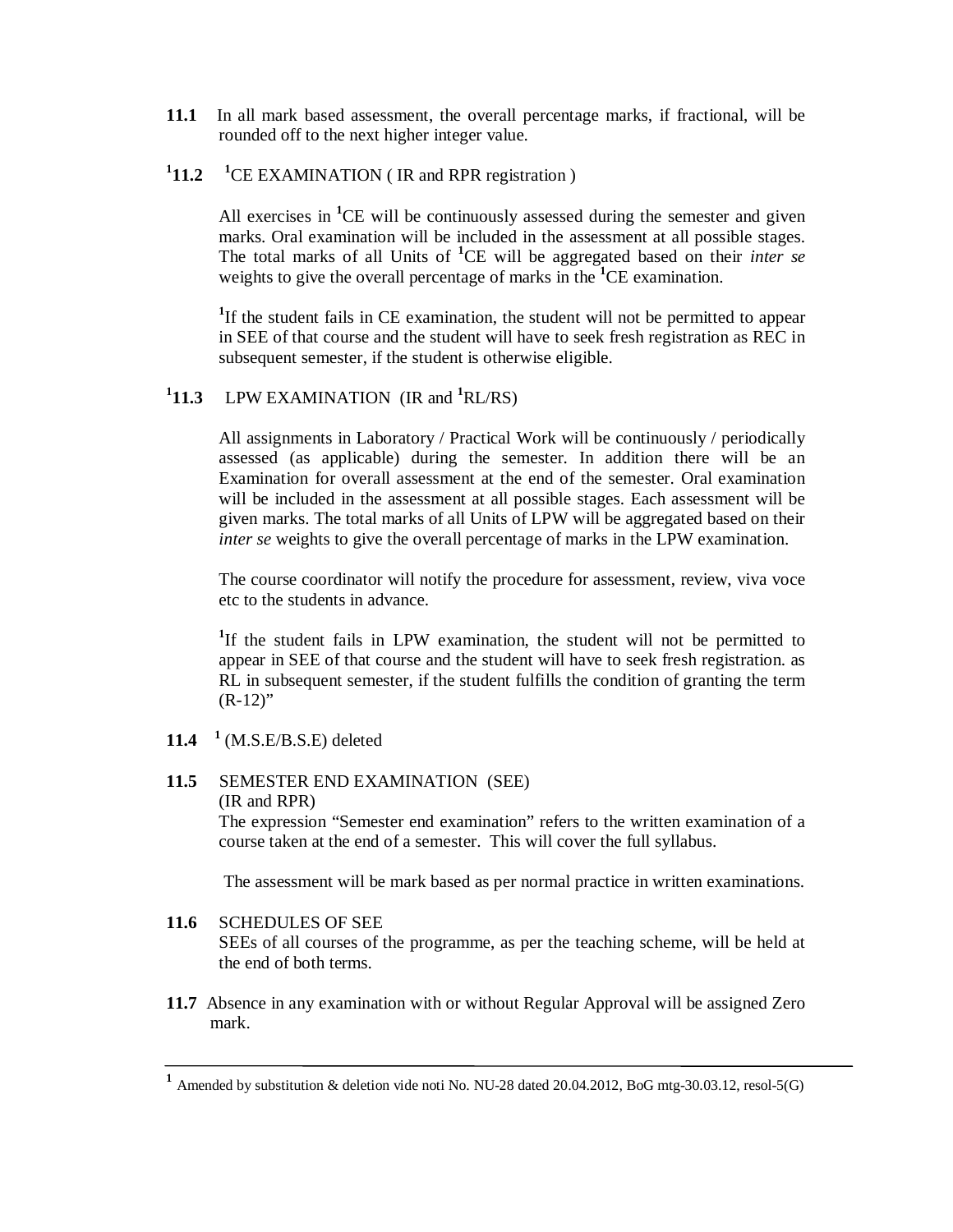## **<sup>1</sup>R. SCIENCE (PG) 12. GRANTING OF TERM**

- **12.1** The Term will be granted course-wise.
- **12.2 <sup>1</sup>**The granting of Term for all the students (IR, RPR) will depend on the compliance of maintaining minimum 85 % attendance in all components of the course (as applicable) Regular approval for remaining absent up to 15 % is necessary.

Note: In the case of long duration training or project work, where final examination is not possible before the Term ends, a certificate by the course coordinator that the student's progress is satisfactory will be acceptable.

- **12.3** The student who has been given category NT may appeal to the Appeal Committee giving full reasons for his default. The decision of the Committee in all such cases will be final.
- **12.4** The student who is given NT category will not be permitted to appear in SEE of the concerned course. He will also be given grade FF in that course.

## **R. SCIENCE (PG) 13. GRADES IN EXAMINATIONS**

#### $^{1}$ **13.1 13.1 <sup>1</sup>**CE and LPW EXAMINATIONS

Grades for the **<sup>1</sup>**CE and LPW examinations will be given on the basis of the percentage marks obtained by the student in the respective examinations.

Table 2(a) shall be referred for converting percentage marks into corresponding Grades (G) for all examinations except **<sup>1</sup>**CE, and Table 2 (b) for **<sup>1</sup>**CE.

| Table 2(a)                                      |              | <b>Table 2 (b)</b> |               |
|-------------------------------------------------|--------------|--------------------|---------------|
| <b>All examinations</b><br>except CE<br>% marks | Grade(G)     | for CE<br>% marks  | Grade(G)      |
| 90 and above                                    | $A+$         | 90 and above       | $A+$          |
| 80-89                                           | A            | 80-89              | A             |
| 70-79                                           | $B+$         | 70-79              | $B+$          |
| 60-69                                           | B            | 60-69              | B             |
| 50-59                                           | $C_{\pm}$    | 50-59              | $C+$          |
| Less than 50                                    | $\rm{^4}$ IF | $x_{45-49}$        | $\mathcal{C}$ |
|                                                 |              | Less than 45       | $\rm ^1IF$    |

## **13.2** GRADE IN SEE

In the normal course, a student (IR, RPR) and category GT will appear for SEE after his **<sup>1</sup>**CE and LPW examination, in the same semester.

**<sup>1</sup>** Amended by substitution vide noti No. NU-28 dated 20.04.2012, BoG mtg-30.03.12, resol-5(G)

**<sup>X</sup>** Amended by substitution vide noti No. NU-082 dated 20.05.2017, BoG mtg-18.4.17, resol-4(D)(V)(a)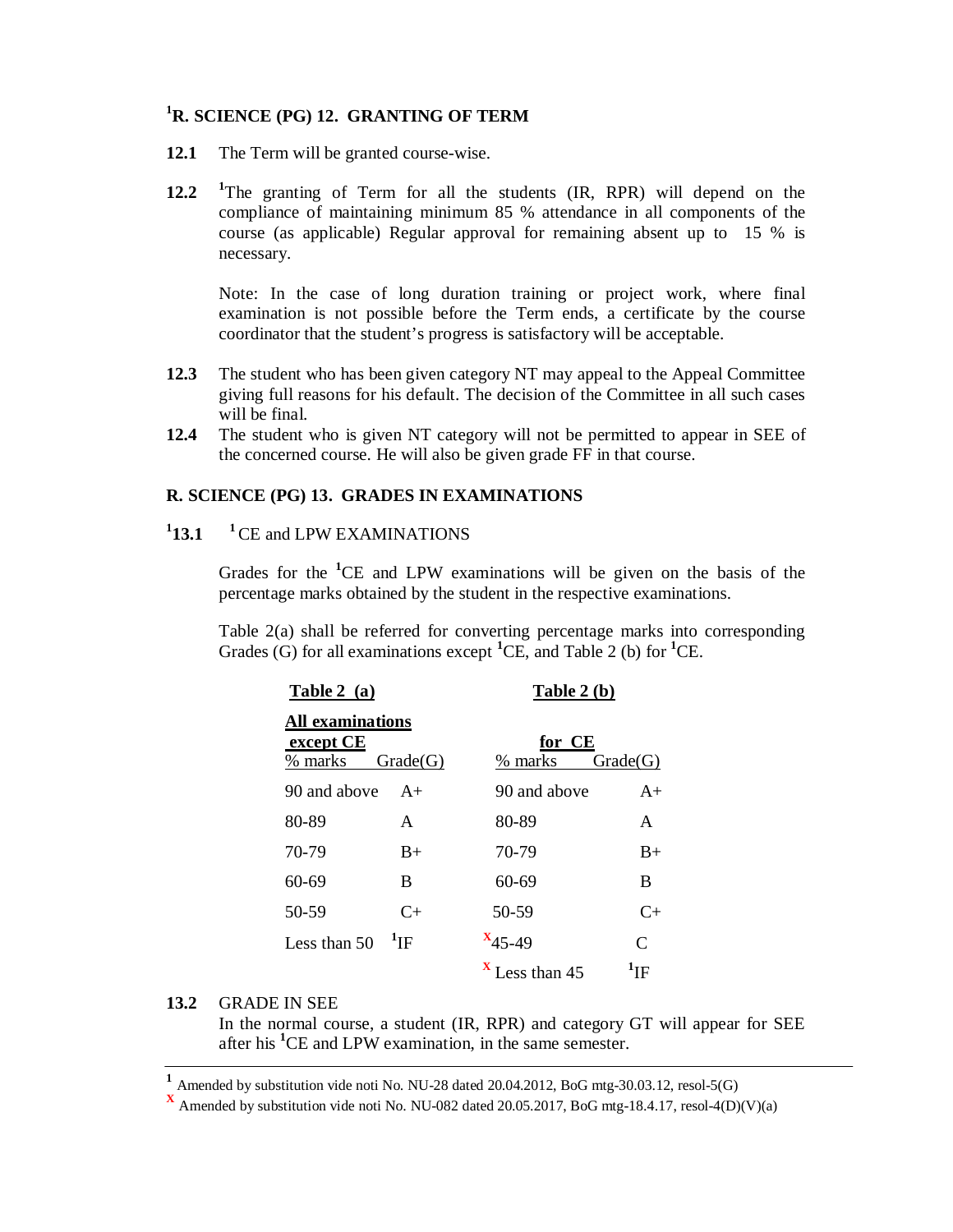Grade for the performance in SEE will be given on the basis of the percentage marks obtained by the student. Table 2(a) shall be referred to for converting percentage marks into corresponding grades (G) except that for categories - (i) and (ii) given below, grade IF will be given:

| Performance  | Grade |
|--------------|-------|
| Fail         |       |
| (ii) Absence |       |

Notwithstanding anything contained in terms of giving 'IF' grade as shown in (ii) in the table above, the Director of Institute will scrutinize the genuineness about remaining absence in Semester End Examination through Appeal Committee and if the Director, after said scrutiny, decides to show 'Ab' instead 'IF' in (ii) of above table then in the grade sheet, instead of 'IF', 'Ab(S)' shall be mentioned in such cases only.

## **13.3** GRADE IF IN SEE

The student who obtains grade IF in SEE will be allowed to appear in Three consecutively available subsequent SEE of the concerned course. The criteria for giving grades in these three attempts will be the same as given in R. 13.2. However, grade IF in the final attempt will be converted into grade FF.

## **1&613.4** COURSE GRADE

 Course grade will be given only when the student passes all component examinations. Marks of SEE, <sup>1</sup>CE and LPW (as applicable) examinations shall first be aggregated on the basis of the component / *inter se* weights given in the Teaching Scheme. After the aggregate marks of the entire group are so calculated, the performance of each student in the course as a whole will be assigned a grade based on his aggregate percentage viewed in relation to the overall performance of the group.

In giving relative grades, the number and designation of various grades (G) shall be kept the same as shown in Table 2(a). **<sup>6</sup>** The course coordinator will decide the cut off percentages of relative grading subject to the guidelines prescribed by the Academic Council.

The Transcript will show only the Course Grade and not the Component Grades.

**13.5** The provisions of R. 13.4 are subject to the maximum permissible duration to pass courses of first two semesters and the entire Programme given in R.17.

\_\_\_\_\_\_\_\_\_\_\_\_\_\_\_\_\_\_\_\_\_\_\_\_\_\_\_\_\_\_\_\_\_\_\_\_\_\_\_\_\_\_\_\_\_\_\_\_\_\_\_\_\_\_\_\_\_\_\_\_\_\_\_\_\_\_\_\_\_\_\_\_ **4** Amended by deletion vide notification no. NU-77 dated 19.4.2006, BoG mtg-31.3.2004, reso.-12

**<sup>5</sup>** Amended by addition vide notification no. NU-1345 dated 3.11.2006, BoG mtg.-13.10.2006, reso.-5(b)

<sup>6</sup> Amended by substitution vide notification no. NU-1345 dated 3.11.2006, BoG mtg-13..10.2006, reso.-5(a)

<sup>&</sup>lt;sup>1</sup> Amended by substitution vide noti No. NU-28 dated 20.04.2012, BoG mtg-30.03.12, resol-5(G)

**<sup>5-</sup>A** Added vide noti. No. NU-261 dated 11.05.2016, BoG mtg.-16.04.16, reso. No. 3(B)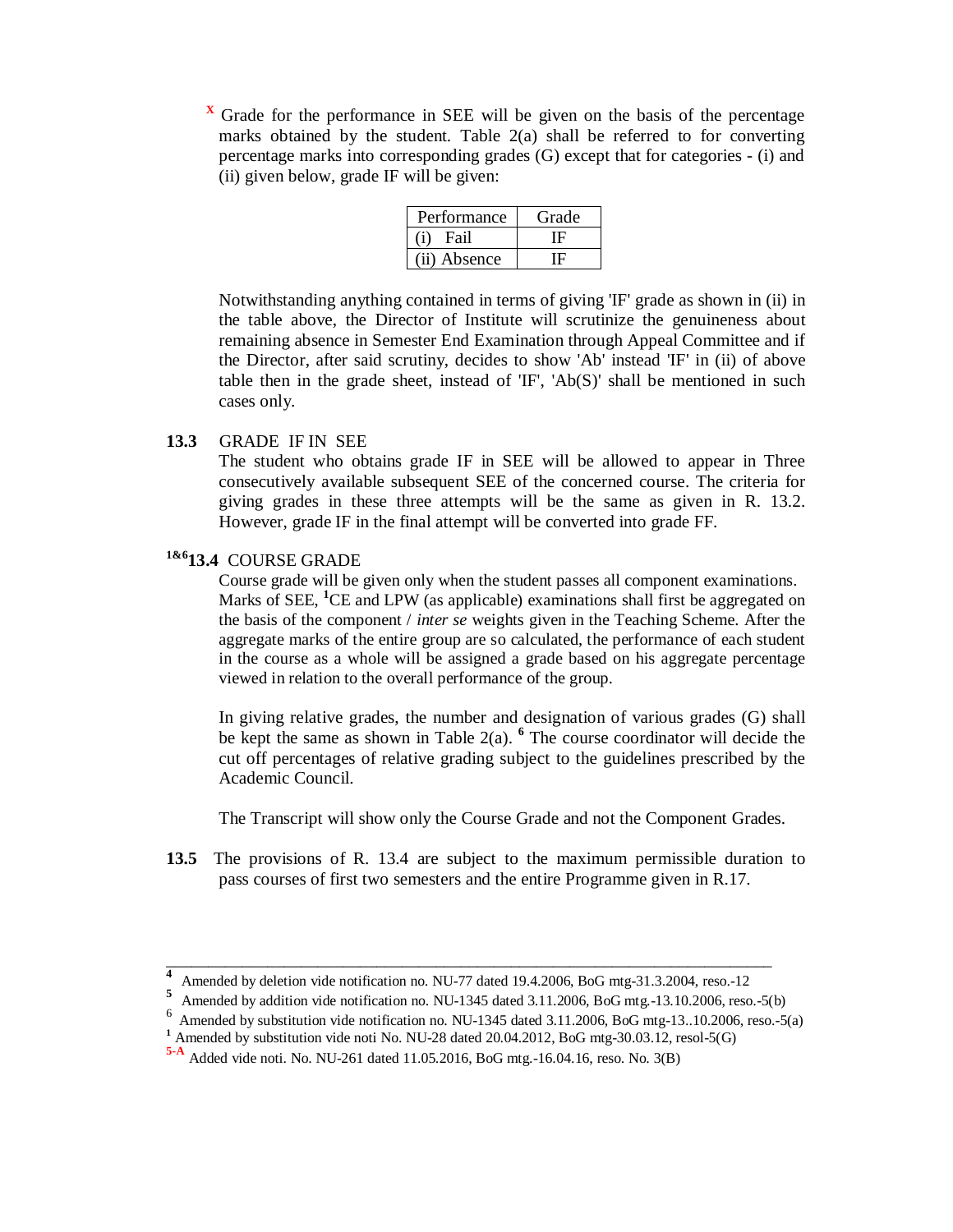### **R. SCIENCE (PG) 14. INTERPRETATION OF GRADES**

- (a) Grade A+ should be given with great care and discretion. Normally it should be reserved for a very distinguished performance, with respect to both marks and quality of output.
- (b) <sup>1</sup>Grade C+ is the minimum for passing. A student getting grade C in CE can improve his performance (at his option) by repeating CE in subsequent semester. Better of the grades obtained in the two examinations will be considered.
- (c) Grade FF
	- (i) If this grade is given because of <sup>1</sup>NT (R-12), the student will have to seek <sup>1</sup>RS registration respectively for repeat study of the course.
	- (ii) If the grade FF is given due to failure in the final admissible attempt in SEE, the student will have to seek <sup>1</sup>RS registration for repeat study.
- (d) Grade IF This is an interim fail grade given in **<sup>1</sup>**CE,LPW and SEE/SPE as under:

| Performance                         | Grade |
|-------------------------------------|-------|
| Fail in CE                          | IF(C) |
| Fail in LPW                         | IF(L) |
| Fail in SEE/SPE                     | IF(S) |
| <sup>x</sup> Fail in Overall Course | IF(O) |

Note: If a student getting IF(O) in a course, then he/she can improve his/her performance by repeating CE (all components of CE) of the course in the subsequent semester depending upon his/her choice. In such case, he/she will also reappear in SEE.

## **R. SCIENCE (PG) 15. PASSING STANDARDS**

#### **15.1** PASSING A COMPONENT

 The standards of passing a component / course / Programme are given below. (Min C+ means grade C+ or a better grade )

| COMPONENT                                                               | -- Min C+ in each component examinations <i>i.e.</i> CE, LPW<br>and SEE/SPE                                  |
|-------------------------------------------------------------------------|--------------------------------------------------------------------------------------------------------------|
| ${}^{1}$ CE<br>$1$ <sub>L</sub> PW<br><b>SEE</b><br><sup>1</sup> COURSE | -- Min $C$ + (in case of grade C, refer regulation for Gracing)<br>$-$ Min C+<br>$-$ Min C+<br>$-$ Min C $+$ |
|                                                                         |                                                                                                              |

**15.2** GRACING -- A student not satisfying condition given in R 15.1 for passing a given course will be deemed to have been "Graced for passing" the course if **1** the student fulfills the following two conditions:

\_\_\_\_\_\_\_\_\_\_\_\_\_\_\_\_\_\_\_\_\_\_\_\_\_\_\_\_\_\_\_\_\_\_\_\_\_\_\_\_\_\_\_\_\_\_\_\_\_\_\_\_\_\_\_\_\_\_\_\_\_\_\_\_\_\_\_\_\_\_\_\_

<sup>&</sup>lt;sup>1</sup> Amended by substitution vide noti No. NU-28 dated 20.04.2012, BoG mtg-30.03.12, resol-5(G)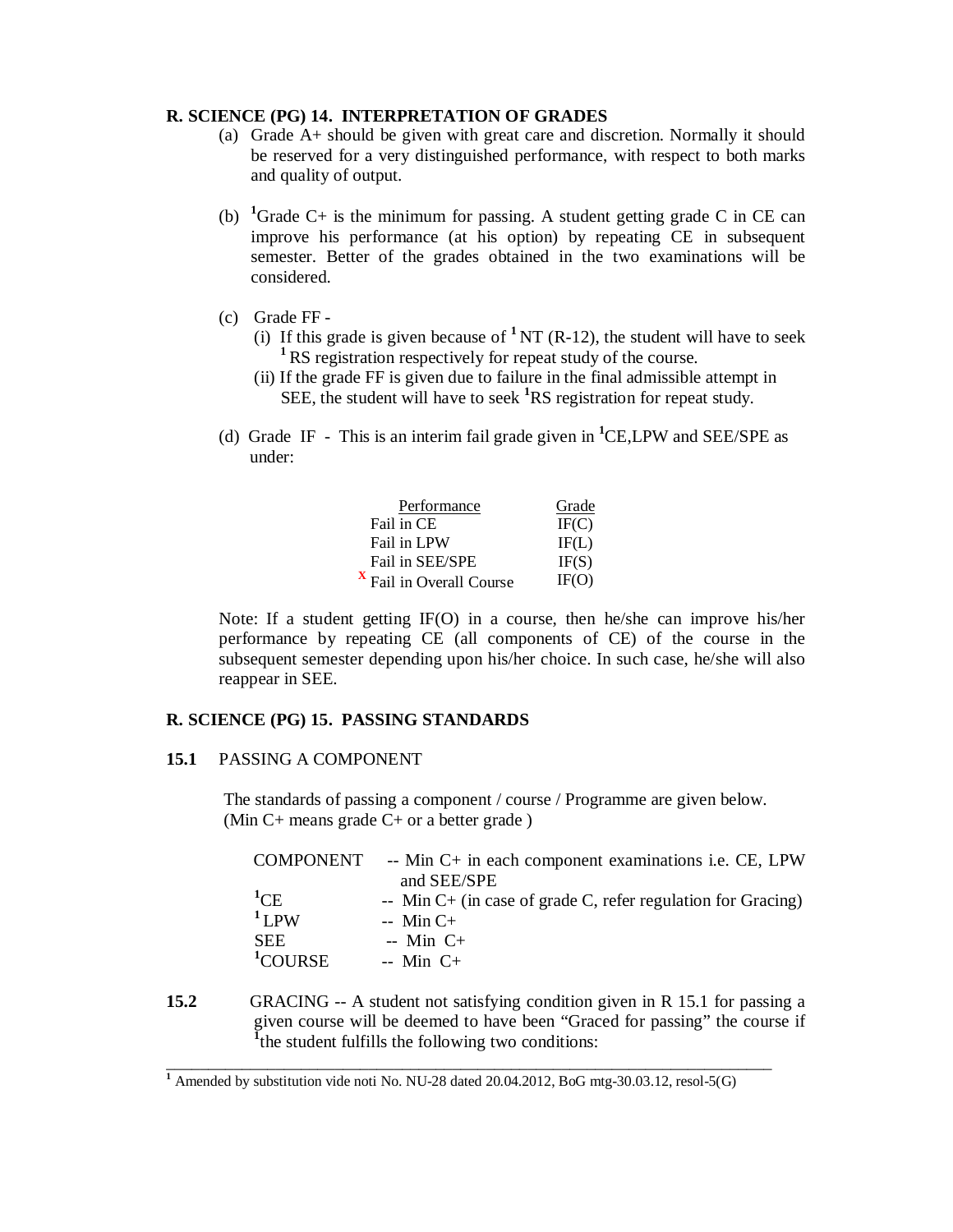- (i) Grade C in **<sup>1</sup>**CE
- (ii) Min  $C$  + in LPW and SEE (as applicable) and Min  $C$  + in a course

A student will be allowed a total of only two Gracing in the entire programme.

No special mention about gracing will be made in the transcript. No Gracing will be allowed in Major Project (Thesis).

- **15.3** PROGRAMME --- Total credits of all credit courses of the Programme with CPI min 6.0
- **15.4** FAILURE Student not satisfying these criteria of Passing / Gracing / will be considered as having Failed in the Examination / Component / Course / Programme.
- **15.5** The student who has once passed an examination will not be allowed to appear at it again.
- **15.6** Grades/marks obtained by the student in examinations passed by him will be carried forward as necessary.

## **R. SCIENCE (PG) 16. PERFORMANCE LEVELS**

#### **16.1** INDICES

 The performance level of the student in credit courses at different stages of his study is given by the following indices. All index values will be rounded off to the second place of decimal.

| Performance index for the course<br>PIC<br>--- |  |  |
|------------------------------------------------|--|--|
|------------------------------------------------|--|--|

- PPI -- Progressive Performance Index
- SPI -- Semester Performance index
- CPI -- Cumulative Performance index
- $\text{PIC} = \text{Equivalent grade point (g) corresponding to the course grade}$ ( R. 10 and 13.4)
- PPI -- (Up to any stage under consideration)
- PPI  $=$  (i1 c1 + i2 c2 + i3 c3 ......) / (sum of credits of all courses registered up to

that stage) where:

i1, i2, i3.… are PIC values of CREDIT COURSES passed and

c1, c2, c3….. are the credit values of the respective courses.

- SPI -- This index is similar to PPI except that the stage to be considered is the end of a semester.
- CPI -- This index refers to the entire programme. It is calculated when the student passes the programme. The method of calculation is the same as for PPI or SPI but the summation is for the courses of all semesters of the programme.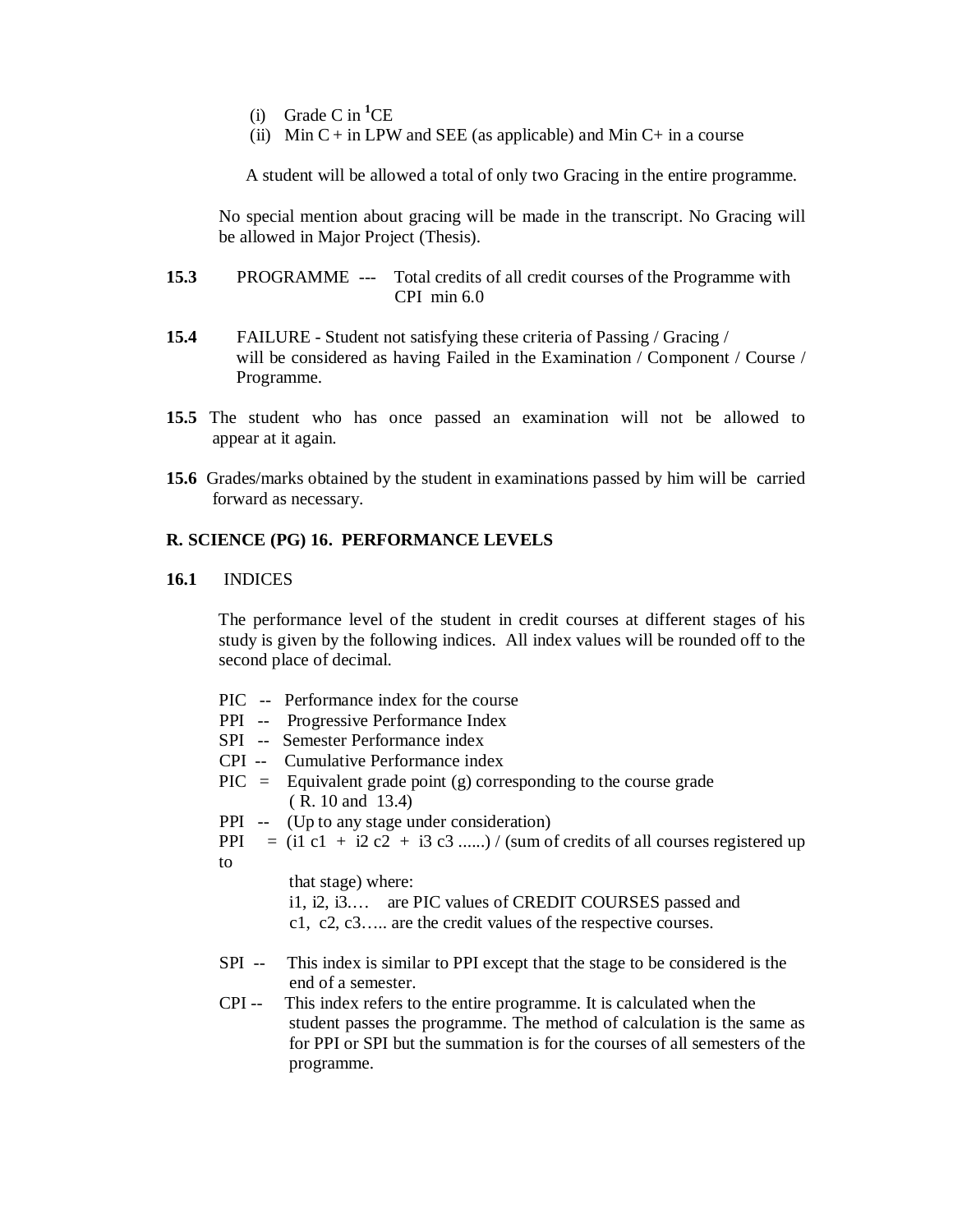## **16.2** CLASS AND PERCENTAGE (%) MARKS

In case an equivalence between CPI values and Class / % marks is desired, the same can be obtained as given below:

% marks =  $(CPI - 0.5)^* 10$ 

| <b>CLASS</b>     |                            |
|------------------|----------------------------|
| <b>CPI</b> Value | Equivalent Class           |
| 6.00 to 6.49     | Second                     |
| 6.50 to 7.49     | First                      |
| 7.50 and above   | $First - with distinction$ |

### **R. SCIENCE (PG) 17. CANCELLATION OF ADMISSION**

- **17.1** The admission in the Programme of the following categories of students is liable to be cancelled.
	- (i) Failure to earn credits for all courses of semester I within two years of admission to the Programme.
	- (ii) Failure to earn credits for all courses of semester II within two and a half years of admission to the Programme.
	- (iii) Failure to earn requisite credits and CPI minimum 6.00 to pass the Programme within three years of admission to the Programme.

<sup>7</sup>The student, whose admission is so cancelled, can appeal to the Appeal Committee. The Committee may grant an extension only upto one additional semester for one of the categories falling under 17.1 (i), (ii) or (iii) for clearing the courses in deserving cases, provided the student gives a viable assurance to make up the shortfall within that period.

**<sup>8</sup>**Notwithstanding anything contained above, the President may consider the cases of such students falling under category (i), (ii)  $\&$  (iii), if the student has cleared all the courses and have earned the requisite number of credits except one course, on an appeal filed. The President will consider such appeal on the recommendation of the appeal committee prescribed under the regulations for the purpose and after considering the genuineness of the case may give one additional attempt to the student concerned to clear the remaining course.

- **17.2** The student who satisfies R. 17.1 (i) and (ii) but who is unable to satisfy R.17.1 (iii) only because of delay in completing the Thesis work may apply, giving full reasons, to the HOD for an extension to submit his Thesis. The HOD may recommend to the Appeal Committee to grant an extension of up to two years in addition to the limit specified R. 17.1 (iii). The decision of the Appeal Committee in the case will be final.
- **17.3** If a student avails of the benefit of R. 17.2, and he passes the Programme, his Grade for passing the Programme will be pegged at C+ and CPI at 6.0.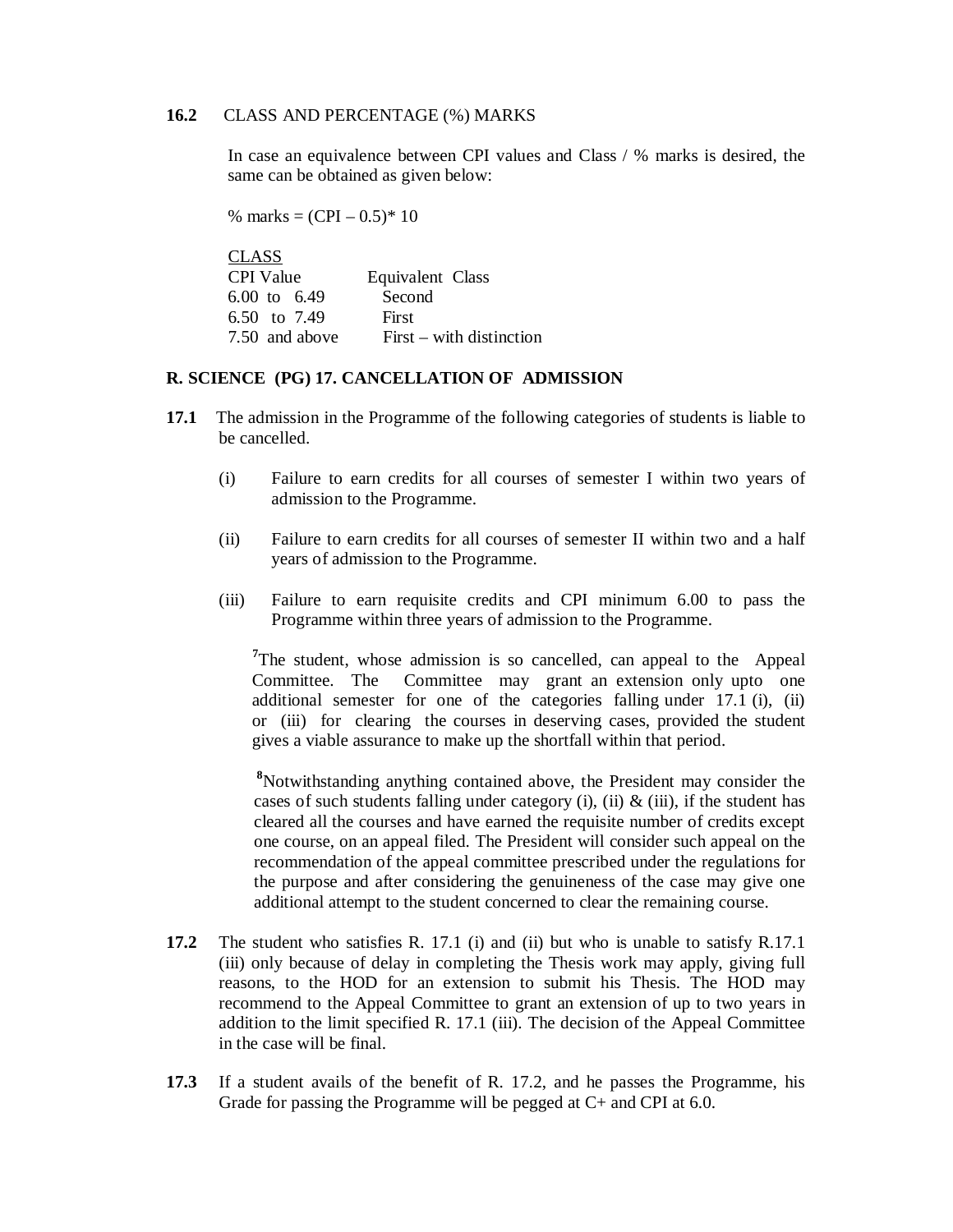#### **R.SCIENCE. (PG) 18. EXAMINERS**

 All continuous assessments will be carried out by the faculty concerned. All other assessments / examinations will be carried out by a panel of at least two examiners. The extent of associating external experts with the examinations, selection and appointment of all examiners will be decided by the Dean in consultation with a committee appointed for this purpose.

## **R. SCIENCE (PG) 19. SUPPLEMENTARY COURSES**

The courses of this category are basically bridge courses to bring students of different universities to a common level in certain areas of basic importance to the Programme and courses which will be felt necessary.

The Dean of the Faculty of science is empowered to decide these courses, their curriculum, teaching and examination schemes, passing standards and such other matters as may be necessary for efficient conduct of the courses.

**\_\_\_\_\_\_\_\_\_\_\_\_\_\_\_\_\_\_\_\_\_\_\_\_\_\_\_\_\_\_\_\_\_\_\_\_\_\_\_\_\_\_\_\_\_\_\_\_\_\_\_\_\_\_\_\_\_\_\_\_\_\_\_\_\_\_\_\_\_\_\_\_ 7** Amended by addition vide notification no. NU-101 dated 13.4.2007, BoG mtg.-31.3.2007, reso.-3(d)

**<sup>8</sup>** Amended by addition & then substitution vide Notification No. NU-1864A dated 08.11.2007, BoG mtg.- 30.10.07, reso. No.5(a) & then, Notification No. NU-125 dated 14.10.13, BoG mtg.-28.09.13, reso. No. 5(b)